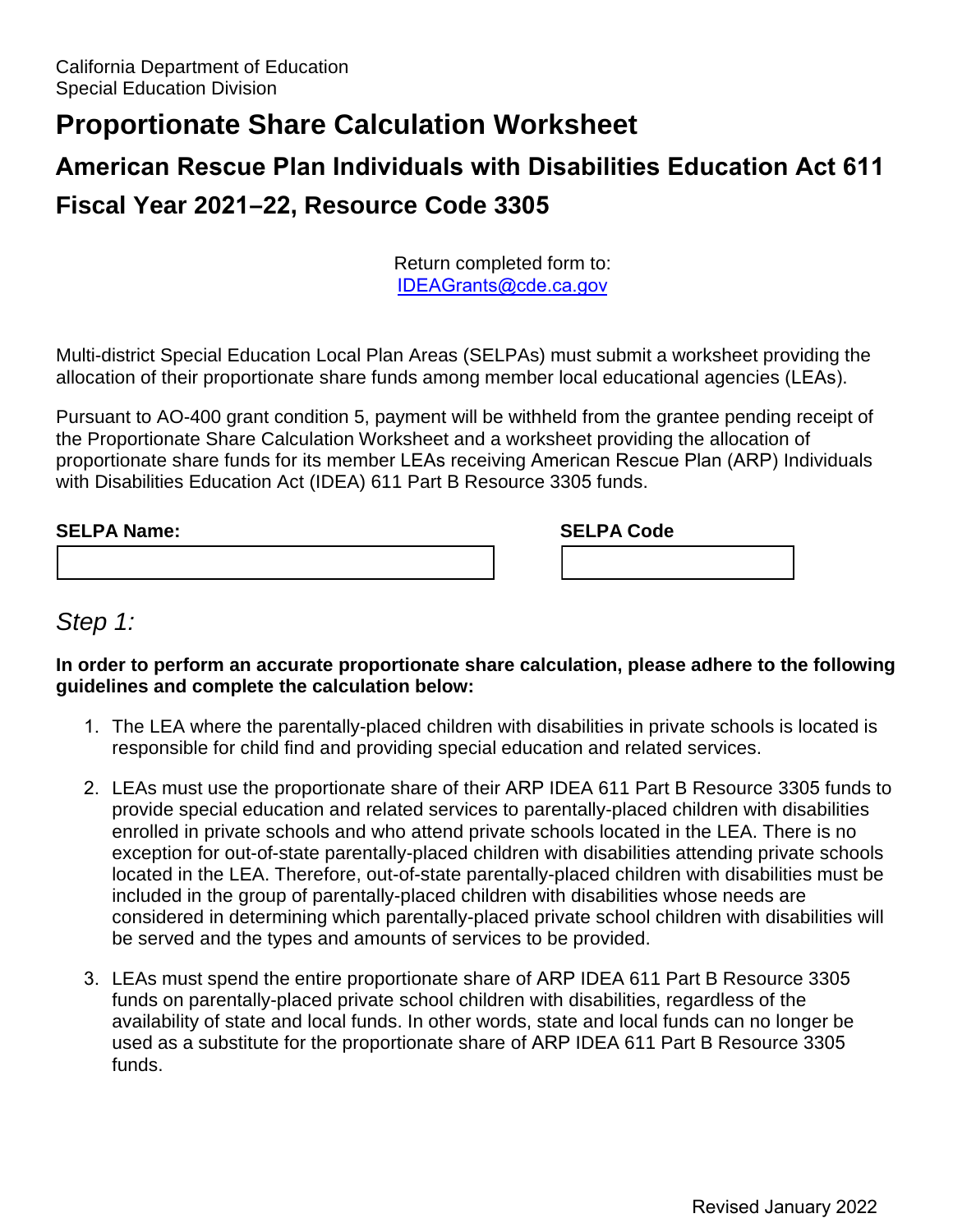## *Step 2:*

#### **Proportionate Share Calculation of IDEA Funding using the California Longitudinal Pupil Achievement Data System (CALPADS) Codes as indicated in the items below:**

|  |  |  | Note: Item C will auto-sum Items A and B |  |  |
|--|--|--|------------------------------------------|--|--|
|--|--|--|------------------------------------------|--|--|

| <b>ITEM</b>                                                                                                                                                                                                                                                                                                                                                                                                                                                                                                                                                                                                                                                                                                                                                                                                                                                                                                                                                                                                               | <b>CHILD COUNT</b> |
|---------------------------------------------------------------------------------------------------------------------------------------------------------------------------------------------------------------------------------------------------------------------------------------------------------------------------------------------------------------------------------------------------------------------------------------------------------------------------------------------------------------------------------------------------------------------------------------------------------------------------------------------------------------------------------------------------------------------------------------------------------------------------------------------------------------------------------------------------------------------------------------------------------------------------------------------------------------------------------------------------------------------------|--------------------|
| A. Indicate the CALPADS total child count for Code 100 Individualized<br>Education Program (IEP) children who are IDEA-eligible children with<br>disabilities with an IEP and enrolled in the SELPA's member LEAs,<br>between the ages of 3 and 21, reported on the CALPADS Census Day<br>October 7, 2020, child count.                                                                                                                                                                                                                                                                                                                                                                                                                                                                                                                                                                                                                                                                                                   |                    |
| <b>B.</b> Indicate the CALPADS total child count for Code 200 and/or Code 700<br>children who are IDEA-eligible parentally-placed children with<br>disabilities, enrolled in elementary or secondary private schools within<br>the SELPA's member LEA's boundaries, between the ages of 3 and 21,<br>and reported on the CALPADS End-of-Year 4 (EOY4) submission for<br>the 2020-21 school year, child count. Include children receiving services<br>and children identified but not receiving services through a Service<br>Plan: Code 200: Individual Service Plan (ISP); or Code 700: Eligible: no<br>IEP, Individualized Family Service Plan (IFSP), or ISP, parentally-<br>placed in private school (student does not need services to be provided<br>using proportionate share or parent declines offer of services to be<br>provided via proportionate share). If the SELPA's members LEA Item<br>B child count is zero, then the grantee must complete and submit a<br>copy of the Proportionate Share Assurance. |                    |
| <b>C.</b> Combine Items A and B child count for the total child count of IDEA-<br>eligible children with disabilities with an IEP and enrolled in the<br>SELPA's member LEAs and children who are IDEA-eligible parentally-<br>placed children with disabilities enrolled in elementary or secondary<br>private schools within the LEA's boundaries, between the ages of 3 and<br>21.                                                                                                                                                                                                                                                                                                                                                                                                                                                                                                                                                                                                                                     | $\Omega$           |

| ITEM                                                               | <b>GRANT AMOUNT</b> |
|--------------------------------------------------------------------|---------------------|
| D. SELPA's 2021-22 ARP IDEA 611 Part B Resource 3305 Grant Amount: |                     |

**Clear**